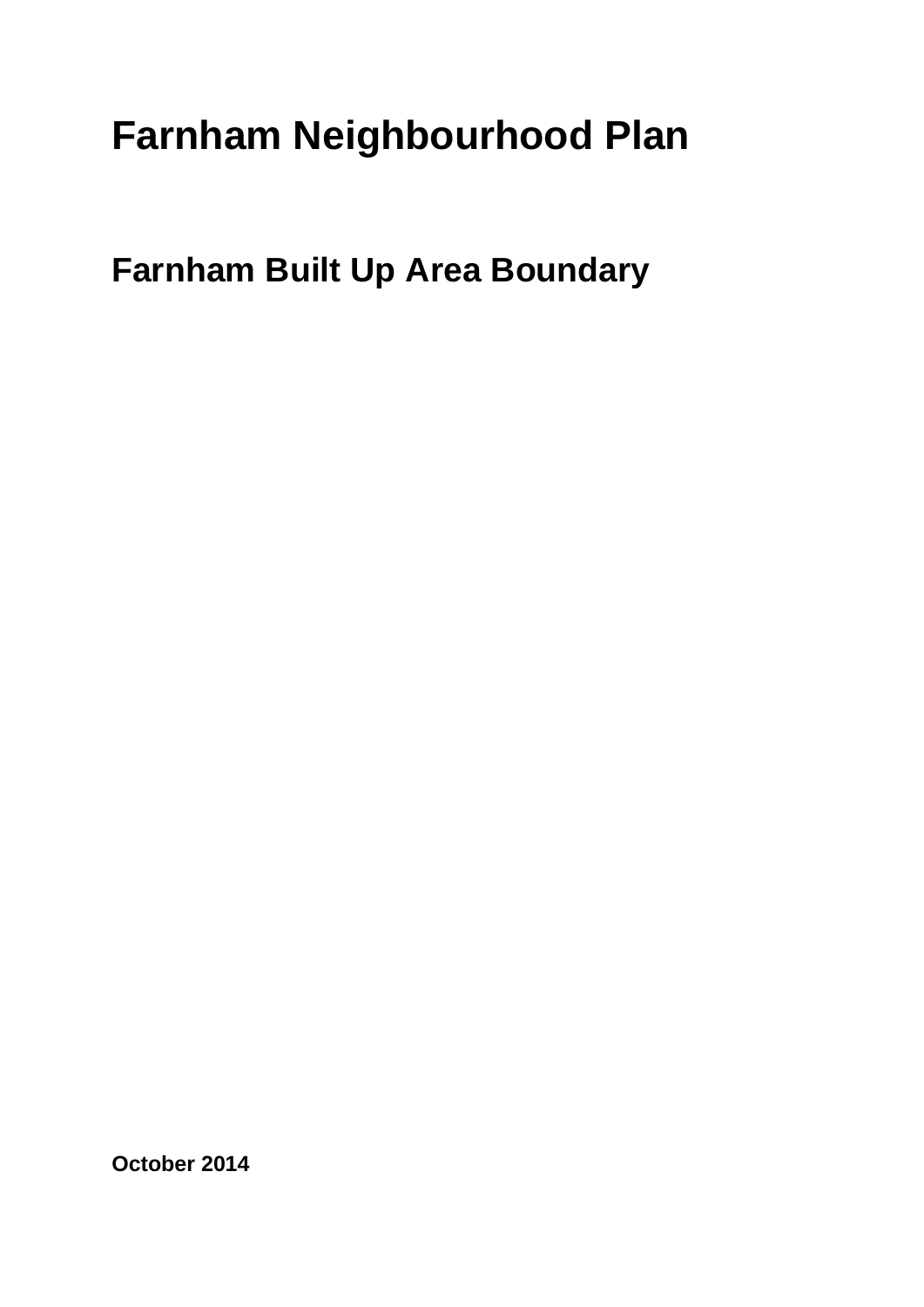## **Introduction**

The Built Up Area Boundary for Farnham is not defined in the Waverley Borough Local Plan (2002), though boundaries are defined for the smaller settlements.

The NPPF makes clear distinctions between built up areas and the countryside and a clear definition of a built up area boundary will help distinguish the built up area of Farnham and the surrounding countryside.

## **Methodology**

The Ordinance Survey Map; aerial photography and local knowledge were used to plot the proposed Built-up Area Boundary around Farnham. A number of guiding principles were applied to ensure a consistent and comprehensive approach.

## **Guiding Principles**

The principles have been created by focussing on the separate characteristics and land use functions of the built-up area and the countryside. This approach will determine whether a site or area relates to the built up area or the countryside.

1. The Built-up Area Boundary should generally follow defined physical features such as roads, footpaths, hedges and field boundaries.

2 The Built-up Area Boundary should be defined where the character of the area changes from being 'built up' or 'urban/ suburban' and therefore belonging to the character of the built up area, to being 'rural', 'loose-knit' and more akin to the countryside. In some cases there is an abrupt change of character, where the built up area may abut, for example, dense woodland or open countryside. In other cases a change of character occurs at a break in development, marked by undeveloped land where the character changes between more grouped development to more sporadic, loose-knit development or isolated buildings. This change in character is the point at which boundaries should be defined.

3. The Built Up Area boundary should be drawn to exclude the Green Belt (and potential extensions to the Green Belt); the Surrey Hills Area of Outstanding Natural Beauty (and potential extensions to the AONB) and areas of high landscape value and sensitivity.

4. The Built Up Area boundary should be drawn to avoid increasing coalescence between Farnham and Aldershot; Badshot Lea and Weybourne; Wrecclesham and Rowledge and Rowledge and Frensham.

5. The boundary should follow the whole curtilage of properties.

6. Boundaries should be drawn to include Neighbourhood Plan allocations within the Built Up Area Boundary. This signifies clearly that the Town Council accepts that such development within the area allocated should take place.